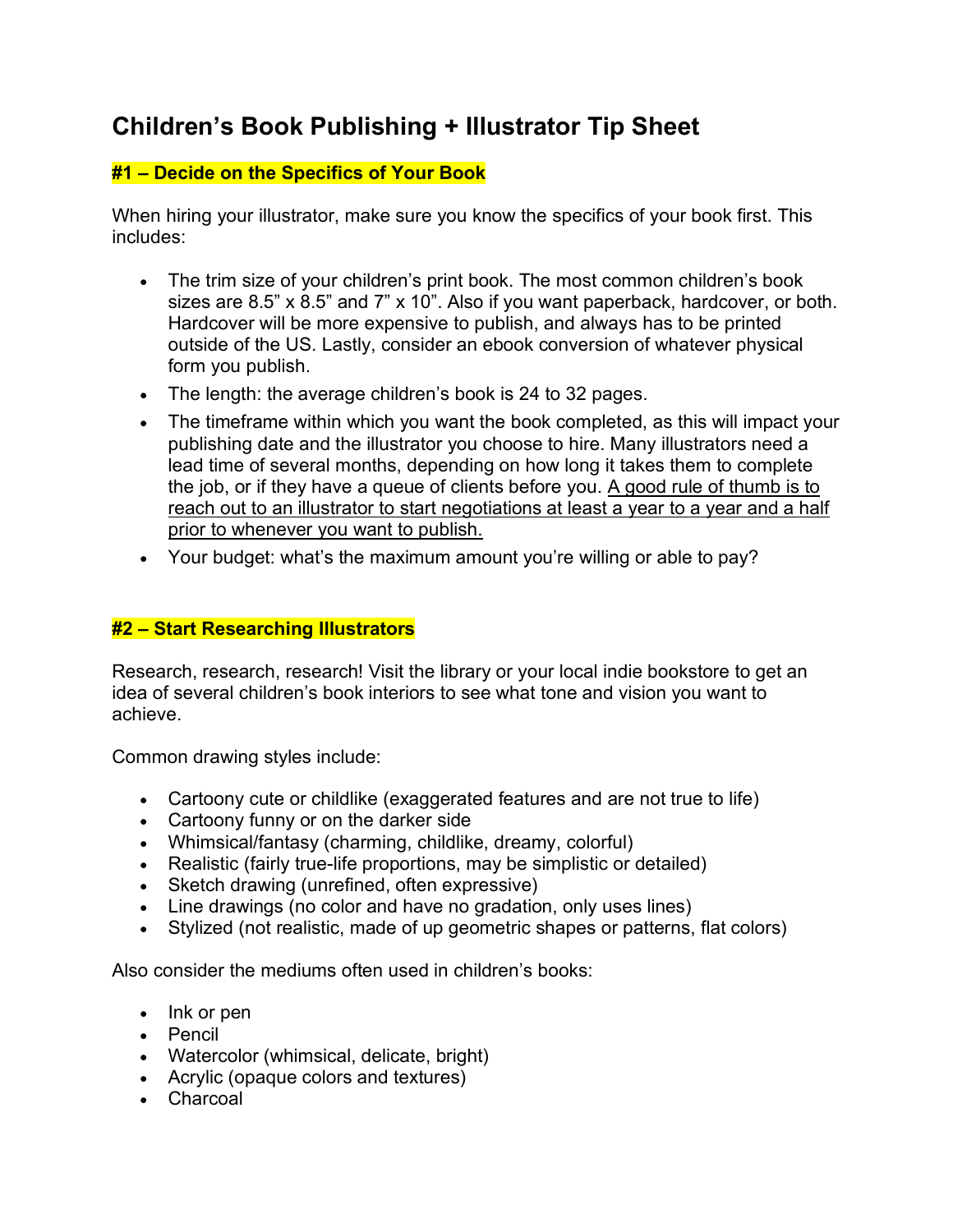- Collage (created by attaching different materials such as cut paper, photographs, etc.)
- Multimedia (combination of different mediums, i.e., watercolor and ink, or charcoal and acrylic)
- Lithography (a flat surface is treated with oil in areas to create an image)
- Freehand or stylized digital illustrations (drawing done in different types of software)

Tip: Study fairly recent books. Books from thirty years ago don't match what is selling now. Here are some links with good examples: https://graphicmama.com/blog/children-book-illustrations-examples-for-inspiration/

https://www.nytimes.com/2019/11/01/books/review/best-illustrated-childrens-books-2019.html

The style of illustrations also depends on the age group you are trying to target. Consider how the illustrations for *Where the Wild Things Are*, *Goodnight Moon*, Dr Seuss books, *I Wish You More*, and *I Want My Hat Back* are all different and still amazing in their own ways.

Pull the books you love from your shelf and jot down the illustrator's name to look up. Ask yourself what you love about those styles so you can be clear in what you're looking for in your own illustrator.

There are four types of illustrations for children's books, and your book will benefit if you mix these up throughout:

- Spot illustrations (smaller illustrations framing the text, usually no larger than quarter of a page, that are often placed as a chapter heading or corner decoration; these are often done in a sketch style)
- Half-page illustration (often accompanying text)
- Single (full-page) illustration
- Spread illustration (spread across two full pages, normally with text on the illustration)

Some great resources for finding children's book illustrators:

- Instagram (try hashtags like #illustrator or #illustratorwanted or #kidlitartist to start)
- Groups like Children's Book Authors and Illustrators
- Fiverr
- Upwork (use this platform and others like it to post your illustration job, including all the important details like the number of pages, deadlines, synopsis, budget parameters, and what you're looking for)
- GetYourBookIllustrations.com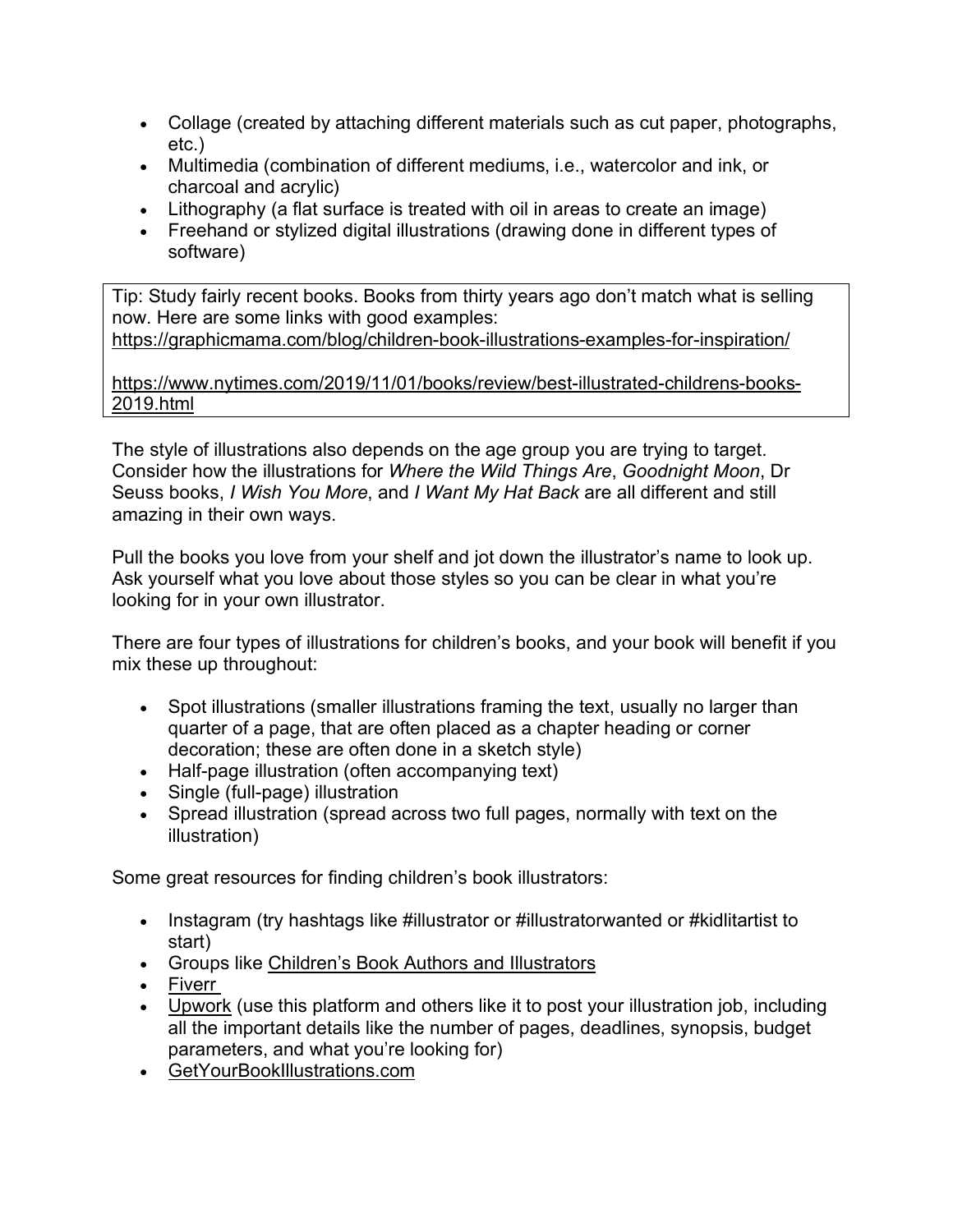The following websites have portfolios of many illustrators' work, where you can search by subject, art style, art medium, location, and so on:

- o Children's Illustrators
- o Deviant Art
- o **Directory of Illustration**
- o Society of Children's Book Writers and Illustrators
- o Workbook

# **#3 – Understand an Illustrator's Unique Offering**

Hiring an illustrator is an expensive endeavor. **First, always look at their portfolio.**  Then ask yourself: what unique element can they bring to the table?

#### **Here are some questions to ask potential illustrators:**

- Have they illustrated a published book before?
- What software/tools do they use? If you already have a publisher in mind, make sure you understand the size and format for the completed illustrations so you're working with those specifications from the get-go.
- Do they format the book for publishing, or do they only provide illustrations?
- Will they design and create a cover illustration?
- How responsive are they to your communication?
- Can they work with any deadlines you might already have or are working toward?
- What age groups have they illustrated for?

Research the artist as much you can. Read available reviews, peruse their social media, website, portfolio, ask for references, etc.

## **#4 – Navigating Illustrator Contracts and Fees**

When looking for the right illustrator, *don't settle.* You'll be grateful you didn't.

Illustrating a book is a lot of work, and it's typically not budget friendly. While you might be lucky to find a less-experienced illustrator who is starting out to illustrate your children's book for less than a few thousand dollars, the typical cost for an experienced, vetted illustrator usually starts at around \$5,000.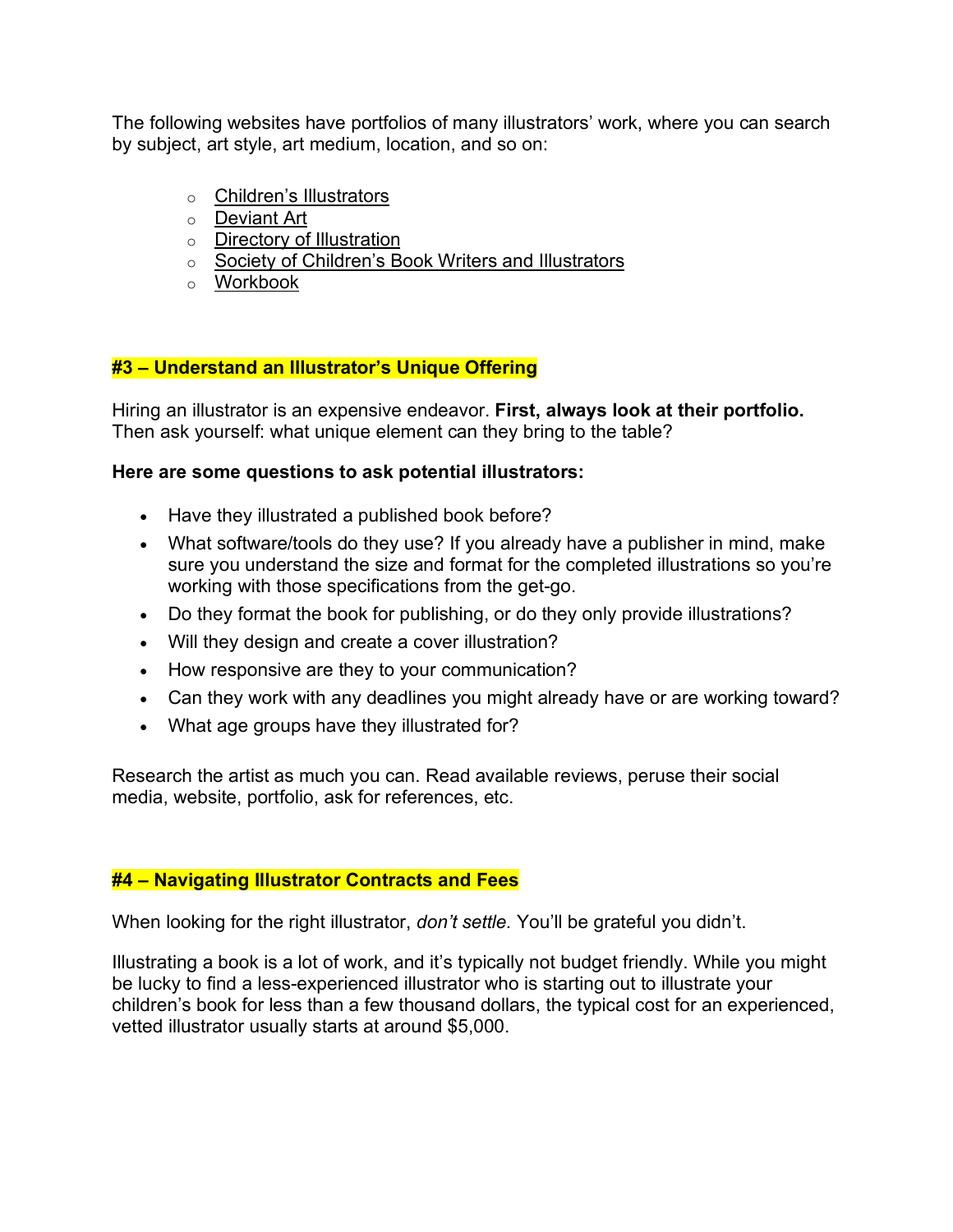In the traditional publishing industry, illustrators are usually vetted and acquired by a publisher and offered an advance that will be paid off once the book begins to sell. Once that's paid off, the illustrator often splits royalties with the author.

In the nontraditional publishing space where authors are not paid advances, illustrators are typically a work-for-hire contractor for the author, paid a flat rate.

# **So How Much Should You Expect to Pay?**

This is not an easy question to answer, as there are many factors involved: the illustrator's experience, the number of illustrations, the detail/color factors, size, deadline parameters, and more.

For a standard 32-page children's picture book, expect to pay \$5,000 and up. You may find a less expensive (and therefore less experienced) illustrator, but remember that hiring an experienced illustrator will save you time, money, and grief down the road. Experienced children's book illustrators can charge up to \$20,000 for a color picture book and its cover. A 32-page picture book will probably include 20 full-color illustrations (assuming that most are two-page spreads), and include the book cover. If you pay, say, \$5,000, your book illustrator is getting paid \$250 per illustration. That's not a huge amount, considering how many hours it often takes to create a custom illustration.

## **Get the Details in Writing**

Make sure you execute a contract with your illustrator. It must state what you can use the artwork for, how much it'll cost, what the timeline is, and whether or not you have the exclusive use of the artwork. Make sure to include a clause stipulating that you'll receive the illustrations as digital files in the needed sizes, resolutions, and formats for printing your book. [[do we have a sample contract we might be able to offer? If not I can try to track one down]]

## **#5: Working with Your Book Illustrator**

Once the contract is signed and any deposits paid, your illustrator will get started. This relationship should be collaborative so you are both on the same page about the vision and timeline, paired with the illustrator's professional opinion and design expertise. With experienced designers, it's a good idea to consider and accept their ideas even when it's not what you originally envisioned. They may surprise you with how much better they make your book with their creativity, and giving them some ownership in the process of bringing your story to life is part of this collaboration.

On the other hand, clear communication with your illustrator is key. Tell them, for example, that you want a character to always look determined, or if a character is a specific race, or if you want the barn in the story to be blue. Another helpful tip to make